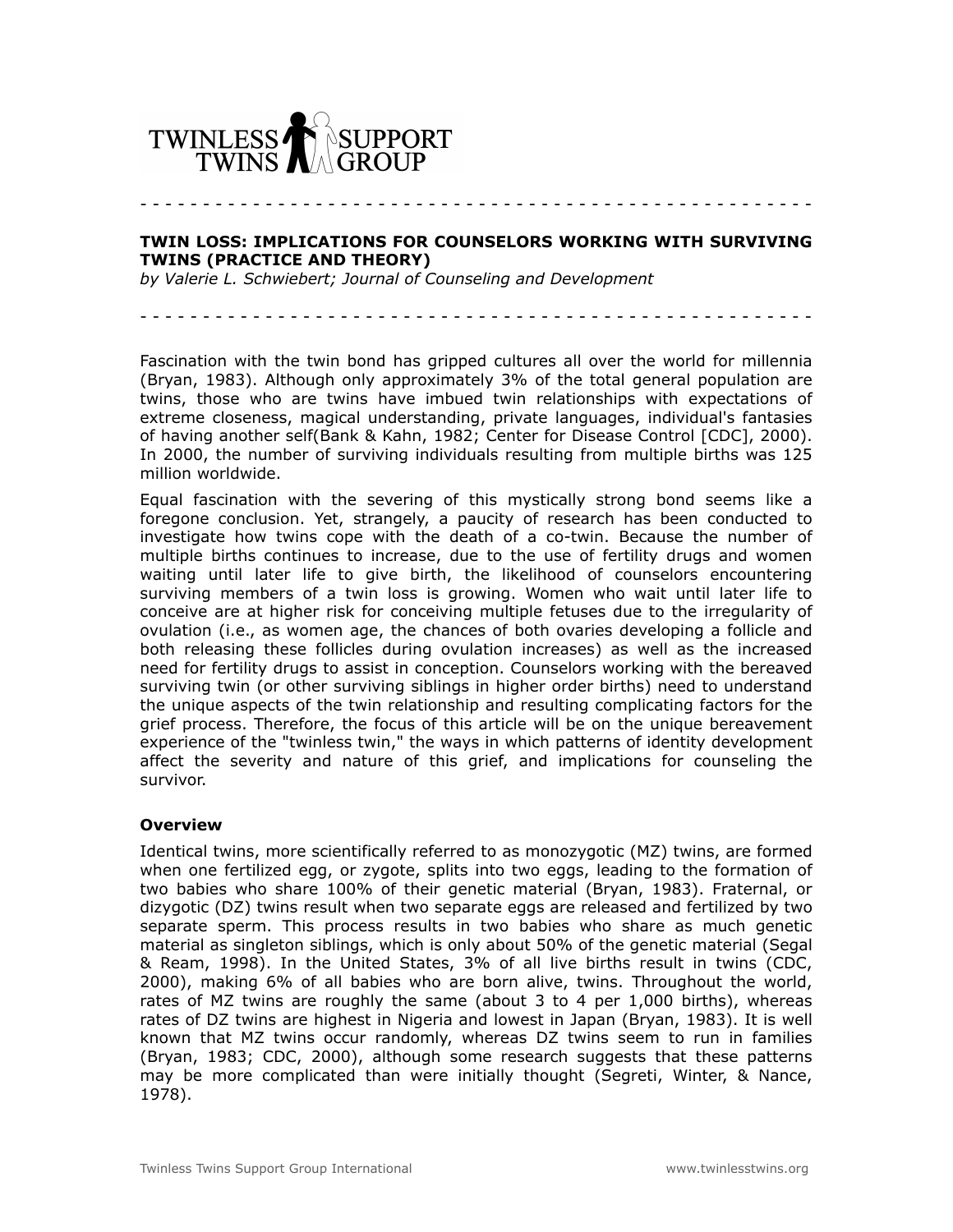Stories, stereotypes, legends, and fantasies surround the mystery of twinship, but the general public's understanding of twins often ends with this fascination (Noble, 1983). Being a twin, and experiencing what Schave and Ciriello (1983) termed the twinning bond, carries both advantages and liabilities. For example, the intense closeness that comes to play a central role in the lives of twins (Wilson, 1995) can provide some protection against loneliness, easing the pains of adolescence (Pector, 2002) and, according to one study, serving as a deterrent to suicidal behaviors. A further example to illustrate the potential negative impact of the twin bond could be that research finds that the bond can also impair social relationships (Pector, 2002), increase the risk of academic delays due to circumstances such as "twin language" slowing development of appropriate communication skills (Pector, 2001, 2002), lead to difficulties with inequality (Woodward, 1988, 1998), and result in delayed individuation (Engel, 1975; Schave & Ciriello, 1983).

Perhaps the most interesting consequence of the twin bond, and the most relevant to the issue of twin bereavement, is the fact that twins tend to form their identities along patterns distinct from those of singletons. The fact that MZ and DZ twins tend to be more alike when raised apart than when raised together (Schave & Ciriello, 1983) suggests that the presence of the co-twin affects identity formation. So strong is the need to establish an identity that many twins differentiate from each other to emphasize their separateness (Pector, 2002).

Schave and Ciriello (1983) identified six patterns of identity development in twin pairs, which are very briefly summarized here. Each pattern carries with it its own dynamics when twins are separated:

**1. Unit identity.** This pattern is characterized by a merged identity where each twin thinks of him- or herself as half of a whole personality. These twins find separation extremely painful and, if possible, often end up living with one another later in life.

**2. Interdependent identity.** These twins consider each other best friends, look to each other for their primary support, and develop other relationships that mimic the twin bond. They are truly friends and depend on each other, sharing a healthy symbiotic relationship.

**3. Split identity.** Twins who perceive inequalities between each other and who always define themselves as polar opposites may be bonded, but seldom trust one another. Usually one twin is considered "good" and the other "bad." The overvalued twin experiences relief at separation because that twin has lost the bad parts of his or her identity. However, the surviving twin still needs the twinship to highlight the surviving twin's good qualities. The undervalued twin experiences anxiety and depression, because this twin has lost the good parts of him- or herself. The surviving twin may feel inadequate throughout life, unless he or she pursues an understanding of his or her role in the family.

**4. Idealized identity.** Being twins is the most important aspect of these twins' lives, and they take great pride in this unique relationship. They may not share thoughts and feelings intimately, but they face the world as a team. Separation from each other is not too difficult, although they may always remain attached to being twins.

**5. Competitive identity.** These twins share a strong empathetic bond with each other, encouraging each other in their achievements and developing close, enduring bonds with others. The identity of each twin develops in parallel with that of the other, but each retains an appreciation for differences between them. "As a group the competitive twins have the most potential for growth outside of twinship" (Schave & Ciriello, 1983, p. 82). They develop intimacy with other people, although they are always comforted by each other's presence.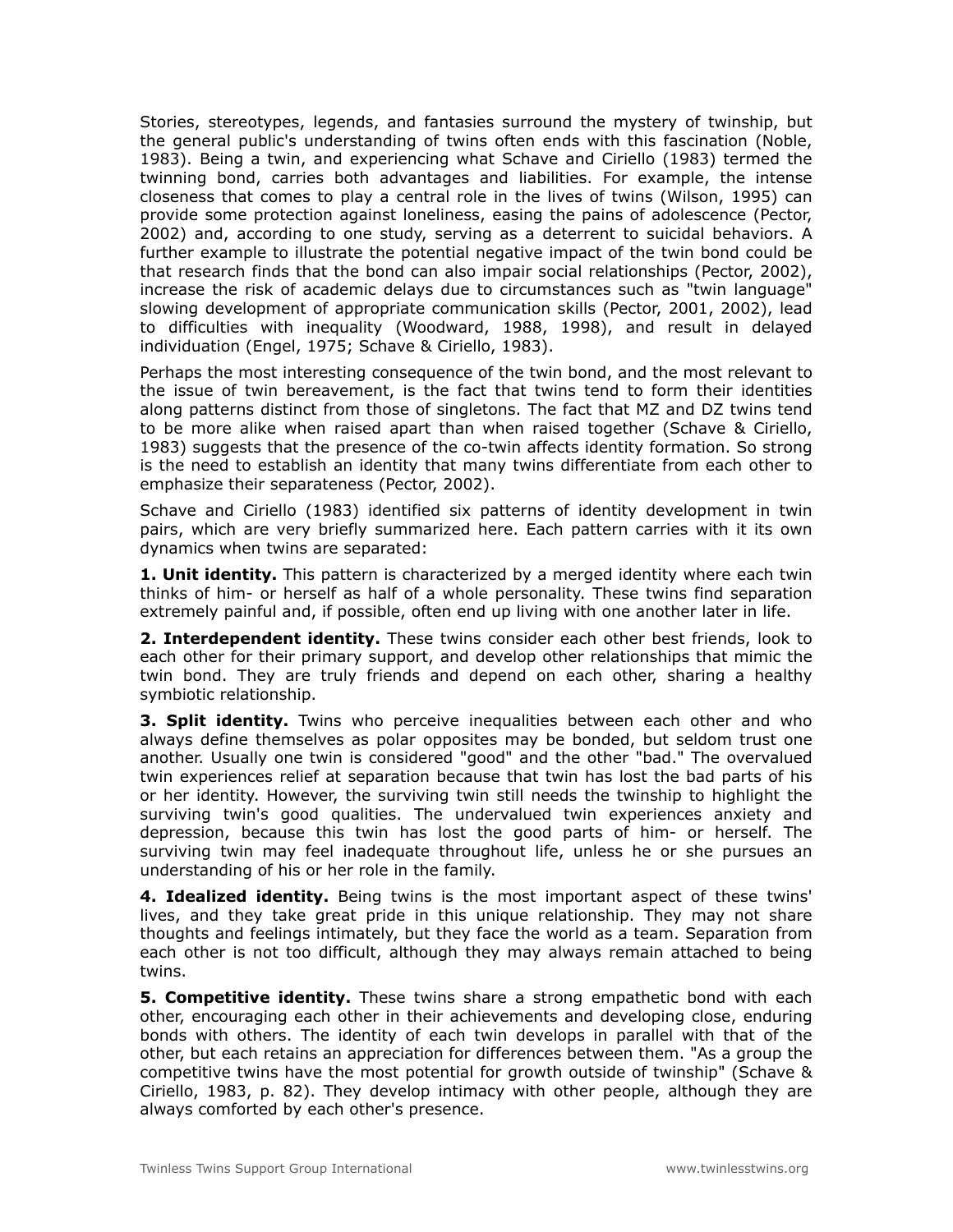**6. Sibling attachment identity.** These twins develop very separate identities, and experience a relationship similar to that of very close siblings, making separation similar to that between non-twin siblings.

As can be seen from this brief summary of attachment styles in twins, the grief process may appear differently in the surviving twin depending on the attachment style. However, it is important to remember that regardless of attachment style, twins experience a different type of loss than singleton individuals. Depending on the age of the twins when death of one sibling occurs, this factor of attachment may have a different degree of impact upon the process. For example, a case in which the sibling dies at birth may not be influenced at all by attachment but a sibling that experiences the loss of a twin at age 40 may be greatly influenced by the style of attachment.

# **Need for Study**

Very few counselors understand the twin bond, and even fewer understand the loss of that bond (Segal, 1998b). But why, with all the intrigue that surrounds that mysterious connection, has so little research been done on what happens when one twin dies? What do the general public and the world of mental health assume happens? Do the bereft survivors cease to be twins, becoming singletons like the majority of the population? Do they mourn the loss of a co-twin as they would the death of another brother or sister? Or do they feel like an essential part of themselves is missing?

Although psychologists have long believed that the most stressful events humans could experience are spousal and child loss, very little research has been done on the bereavement impact of sibling loss (Balk, 1983; Segal, 1998b; Tomassini, Rosina, Billari, Skytthe, & Christensen, 2002), and even less on twin loss (Bryan & Hallett, 1997; Wilson, 1995; Woodward, 1998). "Twins tend to be regarded as exceptions and irrelevant to empirical research studies; they may even be excluded as a complicating factor" (Macdonald, 2002, p. 219). The lack of research is accompanied by a general lack of awareness on the part of therapists as to the unique nature and severity of twin loss (Woodward, 1998, 2002).

A more thorough understanding of the unique issues of twin loss could prove very beneficial to bereft siblings in general, as well as to bereft twins and their families. Kemp (1999) coined the term forgotten mourner to refer to those whose particular types of loss have not been well researched. Forgotten mourners are at increased risk for complicated grief, because they attempt to do their grief work without the institutional supports that help recognized mourners. According to Kemp, bereft siblings fall into this category. For bereft twins and their families, research may be even more crucial. Friends, families, and professionals need to understand the uniqueness of twin loss in order to better help the bereaved twin (Woodward, 1988). Mental health workers need to better understand the differential psychological development of children who have lost a twin (Wilson, 1995), whereas parents need guidelines for helping their surviving twin children cope with the loss (Pector, 2001).

### **Frequency of Twin Loss**

Due to increased use of artificial reproductive technologies, the rates of twins and higher order births are rapidly increasing (Bryan & Higgins, 2002), making twins a more significant portion of the general population. Although the purpose of this article is to explore the impact of twin loss at various stages of life, the fact is that the risks of mortality are especially high in the first 5 years. Women with twin and triplet pregnancies are, in general, considered to be at high risk of losing one or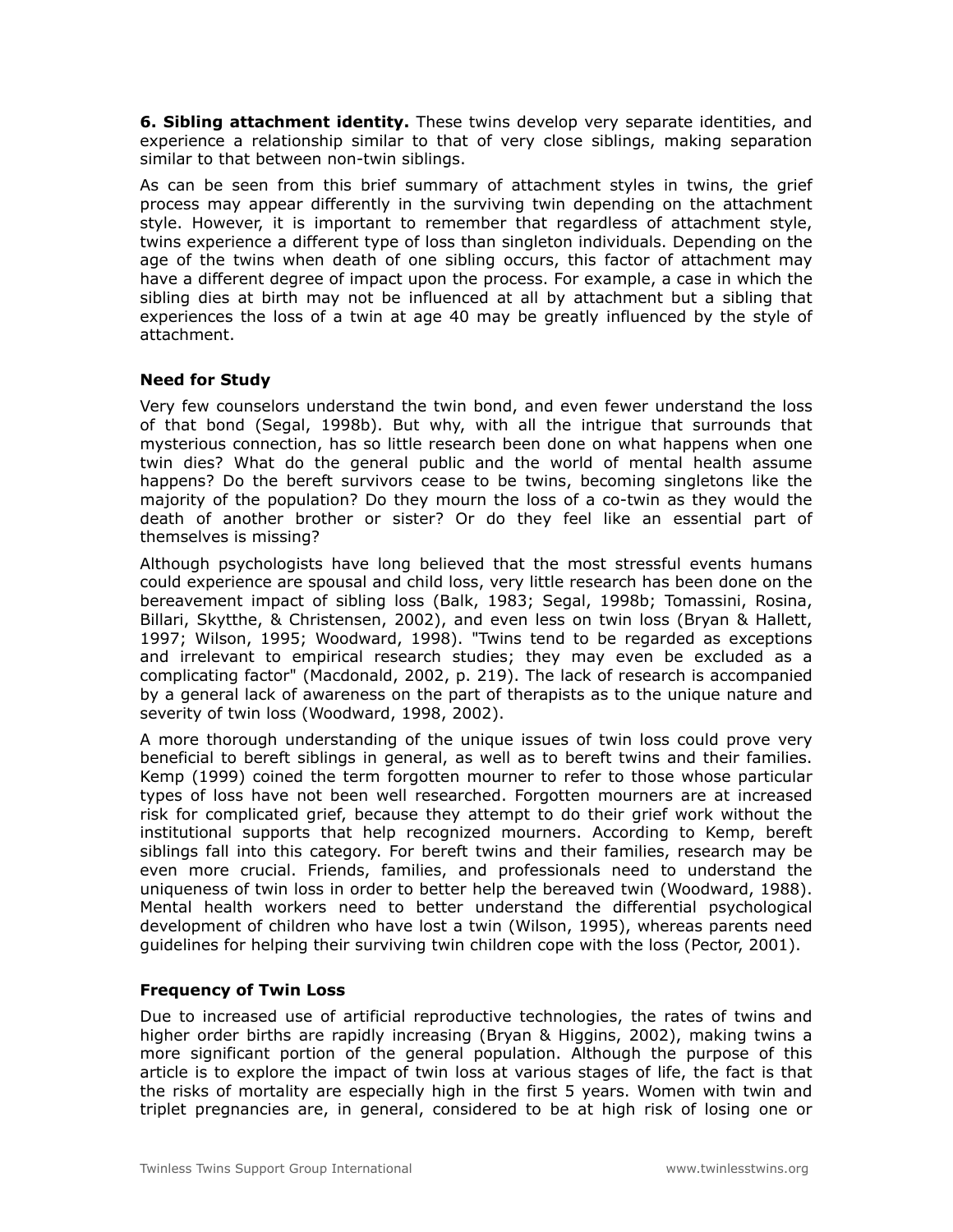more babies; 20%-50% losing a fetus within the first trimester, 4%-17% losing one in the second trimester. Stillbirth rates are 3 times higher in twins than in singletons (Bryan & Higgins, 2002), and, in infancy, the risk of SIDS is about twice as high for twins (Pector, 2001). However, once twins reach childhood, mortality rates begin to match those of singletons (Bryan & Hallett, 1997; Bryan & Higgins, 2002). It is interesting to note that, although in Western culture little research has been done on twin loss, twin bereavement is given much attention in many tribal cultures throughout the world (Pector, 2002).

### **Grief Intensity in Twin Loss**

Comparisons between twin loss and other forms of familial loss have consistently shown that twins, especially identical twins, dread and grieve the loss of a co-twin more than almost any other loss (Segal & Bouchard, 1993; Segal, Wilson, Bouchard, & Gitlin, 1995). Segal (2002) found that grief intensity following twin loss was about the same as grief intensity following spousal loss. However, when analyzed for zygosity, her data revealed that MZ twins experienced more stress over the loss of a co-twin than over that of a spouse, whereas DZ twins experienced less stress under the same circumstances. It is important to note that the overall research on grief has been based largely on female respondents and has been faulted for biases in the way in which grief is measured. The interested reader is referred to the studies cited for further examination of the issues surrounding the measurement and interpretation of grief because this discussion is outside the scope of the article.

This difference in the severity between MZ and DZ twins' responses to loss were reflected in Segal et al.'s (1995) study of anticipated grief. When a group of high school-aged twins were asked to rate their anticipated grief levels at the loss of different family members, twins overall most dreaded the loss of their mothers, followed by the loss of their co-twins, and then their fathers. However, again, when separated for zygosity, nearly half (49%) of MZ twins said the loss of their co-twin would be worse than any other loss. Only 25% of DZ twins (and 13% of opposite sex DZ twins) anticipated this loss as being the hardest. In general, studies have shown that grief reactions among MZ twins were more intense (Segal, Sussman, Marelich, Mearns, & Blozis, 2002; Woodward, 1998) and longer lasting than those of DZ twins (Segal & Ream, 1998). Perhaps this is due to MZ twins' tendency to rate themselves as being closer to each other than do DZ twins (Segal et al., 1995). In summary, both anticipated and actual grief have been rated more highly among MZ than among DZ twins (Segal, 2002).

# **What to Expect When a Sibling Dies**

In order to understand what to expect when a twin dies, professionals must first examine typical reactions to sibling loss. Because twins are closer to each other than other siblings, and central to each other's existence, the dynamics of sibling loss are exacerbated when that sibling happens to be a twin (Segal, 1998a, 1998b). Typical grief reactions of siblings include sleep disturbance, guilt, depression, anger, shock, confusion, numbness, and increased fears (Balk, 1983; Wilson, 1995). However, developmental levels are key to understanding how individuals react to the loss of a sibling (Kemp, 1999). Developmental levels and their impact on the grief process are briefly discussed as follows.

# **Childhood**

Sibling loss that occurs in childhood can be devastating, causing problems in school work, personal relationships, and later in adult development (Balk, 1983). It is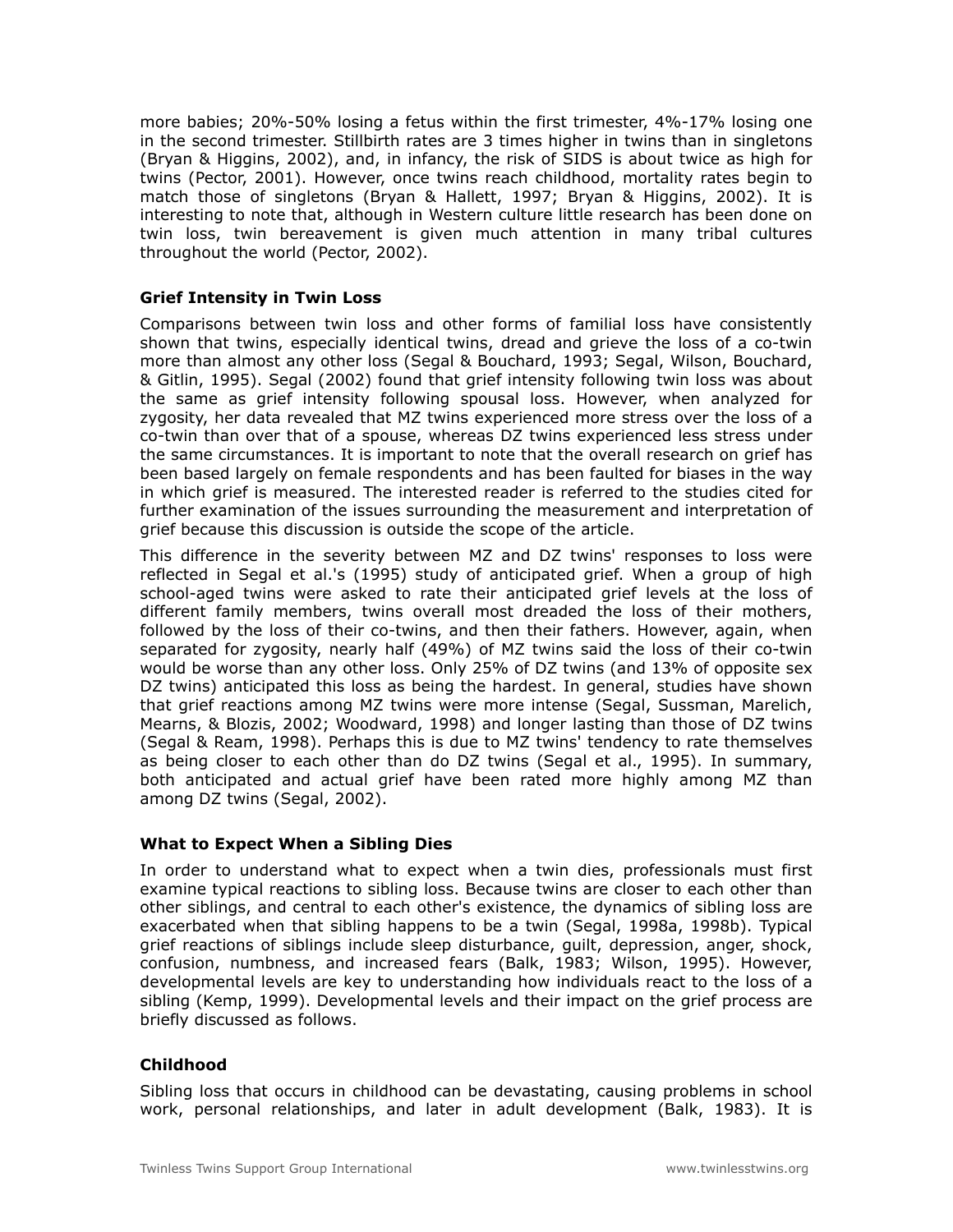important to remember that a child's reaction to the death of a sibling depends on many factors, including the particular stage of development, birth order of the siblings, the nature of the twins' relationship before death, the impact of the death on the family, and concurrent stresses on the child and the family (Kemp, 1999). As stated previously, these factors may have a differing impact depending on the age of the twins. Older siblings are more likely to feel guilt, whereas younger siblings frequently take on the burden of being the "replacement child." Even children who never had a relationship with a younger sibling after birth grieve the loss of the chance to be a big brother or sister, especially if they have been preparing for the role (Kemp, 1999). The difference here for the bereft twin is that he or she has lost a role that could never be regained.

### **Adolescence**

Teens understand that death is irreversible but may have difficulty verbalizing their feelings about it (Pector, 2001). Teens form their identities in the presence of their peers. The loss of a sibling at this stage interferes with identity formation, leaving some survivors feeling marked and different. Seeing their friends' activities as trivial, they may begin to withdraw from social activities. This can hamper their identity development and prolong the grief process (Davies, 1988; Kemp, 1999; Segal, 1998b). Adolescents may experience isolation from peers, suicidal thoughts, feelings of being responsible for the death, or being overprotected by their parents (Wilson, 1995). However, many adolescents speak about the positive impact of going through the grief process. Some teens report feeling more mature after processing such a loss, developing early independence, an ability to live in the present or to appreciate more deeply their loved ones who are still alive, and report an increased compassion toward others (Balk, 1983; Kemp, 1999).

### **Adulthood**

Even though sibling relationships are the longest relationships humans typically have, sibling loss in adulthood is not considered as severe as spousal loss (Segal, 1997). The roles siblings fill for each other, such as companionship, rivalry, loyalty, and solidarity, persist into adulthood. Sometimes, joint parent care or empty nest syndrome brings siblings especially close to each other in middle or later adulthood. Many familial interaction patterns cease with the death of a sibling in adulthood (Moss & Moss, 1986).

Loss of a sibling in late adulthood may inspire an awareness of personal mortality (Moss & Moss, 1986). Due to the anxiety that may be caused by this awareness, and because of the increased closeness among siblings in later stages of life, the death of one sibling actually can negatively affect the longevity of surviving siblings. This risk is heightened among twins (Tomassini et al., 2002). Therefore, counselors working with adults in later life who lose a twin need to be aware of signs of depression and declining health and should provide preventive support through the grief process for the surviving twin.

### **What to Expect When a Twin Dies**

The dynamics of sibling loss are exacerbated when that sibling is a co-twin because of twins' tendency to be closer than other siblings, the interdependency of their identity formation, and the centrality of the twin to the other's existence (Segal, 1998a, 1998b). According to Davies (1988), the amount of stress experienced by bereft siblings correlates to the amount of life space shared by the deceased and the survivor. "The unique bond of twinship dates from conception and when it is torn in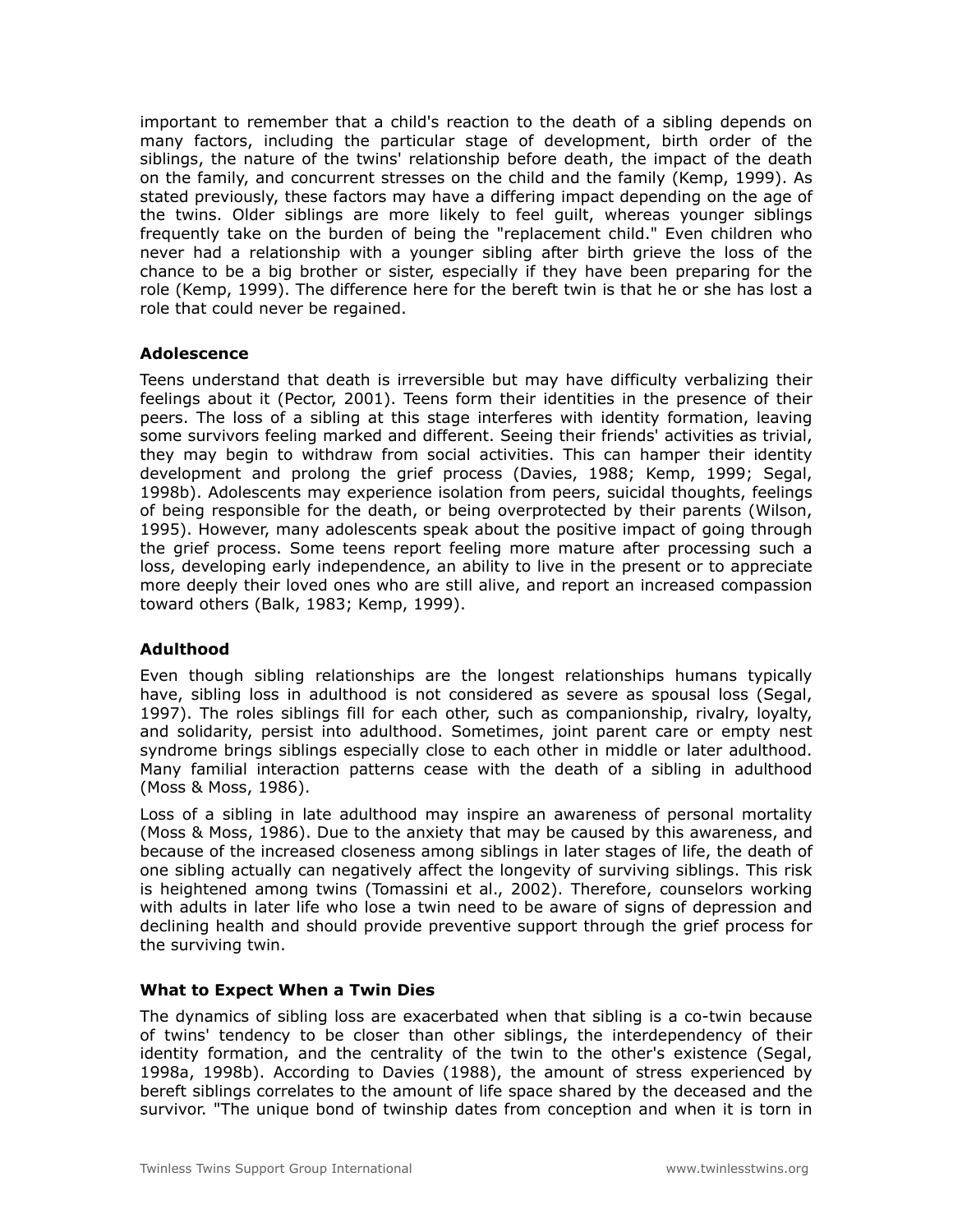half through death, profound repercussions can be expected" (Noble, 1983, Foreword). According to Bryan (1983), overt psychiatric morbidity is much higher for surviving twins than for any one group of grieving individuals.

Psychiatrist George Engel (1975), who lost an identical twin in adulthood, identifies three factors that qualitatively separate twin loss from other sibling loss: blurred ego boundaries (including confusion as to who died and who is still alive); loss of identity as being part of a twinship (resulting in decreased pleasure in telling "twin stories"); and a sense of fusion of the self and the twin, which lengthens the time during which the survivor can continue to believe the co-twin is still alive.

Many twins have expressed the sense that a part of themselves is draining away when a co-twin dies (Case, 1991). This sense of "halving," or suddenly losing one's identity, is especially marked among twins who differentiated from each other in order to fulfill complementary roles. Often, during the healing process, survivors take on characteristics of the deceased. For example, if the twin who died had been the talkative one, the bereaved twin might start talking more after the death (Woodward, 1998).

Physical identity often proves difficult for twin survivors (Segal et al., 1995). Some twins have reported confusion when watching a co-twin die, feeling unsure about who was dying, or later, when looking in the mirror, deciding who was dead and who was alive (Case, 1983, 1991; Engel, 1975). The sight of the surviving twin can serve as a painful reminder for him- or herself (Case, 1983; Kemp, 1999) or to the family (Noble, 1983) of the loss of the other twin. This can be compounded if the survivor, as part of the healing process, adopts habits or mannerisms of the deceased twin (Bryan, 1992). Being confused by others for a dead twin can be especially painful (Case, 1983).

The loss of closeness affects bereft twins severely for three reasons. First, twins tend to be closer than singleton siblings, depending on each other more and forming their identities around each other (Segal, 1998a, 1998b). For some twins, especially identical twins, the twin relationship is closer even than that shared with their mother (Noble, 1983). According to Case (1983), the severity of a twin loss is proportional to the closeness that preceded it. Second, many twins concentrate their relationships on each other, not spending as much time with other siblings, neighborhood children, or even parents. When they lose each other, they lose most of the social support they had developed (Case, 1983). Third, most twins have very limited experience of being alone, and the loneliness when one dies is often unprecedented for them (Macdonald, 2002). The sense of isolation and "being marked" that many bereft siblings feel is more severe for twins because of the belief that others do not understand the twin bond and therefore cannot possibly understand what has been lost (Woodward, 1998).

According to Woodward (1988), one of the worst aspects of the loss of a twin was the sense of endless seeking for what cannot be found. Many twins desire to replace the closeness and companionship they shared with their co-twin. This can alienate some singletons, who may not even comprehend the level of closeness shared by the twins.

In addition to these aspects that apply generally to twin loss, more specific issues are raised when the twin is lost at birth, in childhood, adolescence, or adulthood. When a close relative dies, the developmental level of the bereft strongly influences the effects of the grief (Case, 1983). In general, the younger the survivor, the greater the grief (Segal et al., 1995).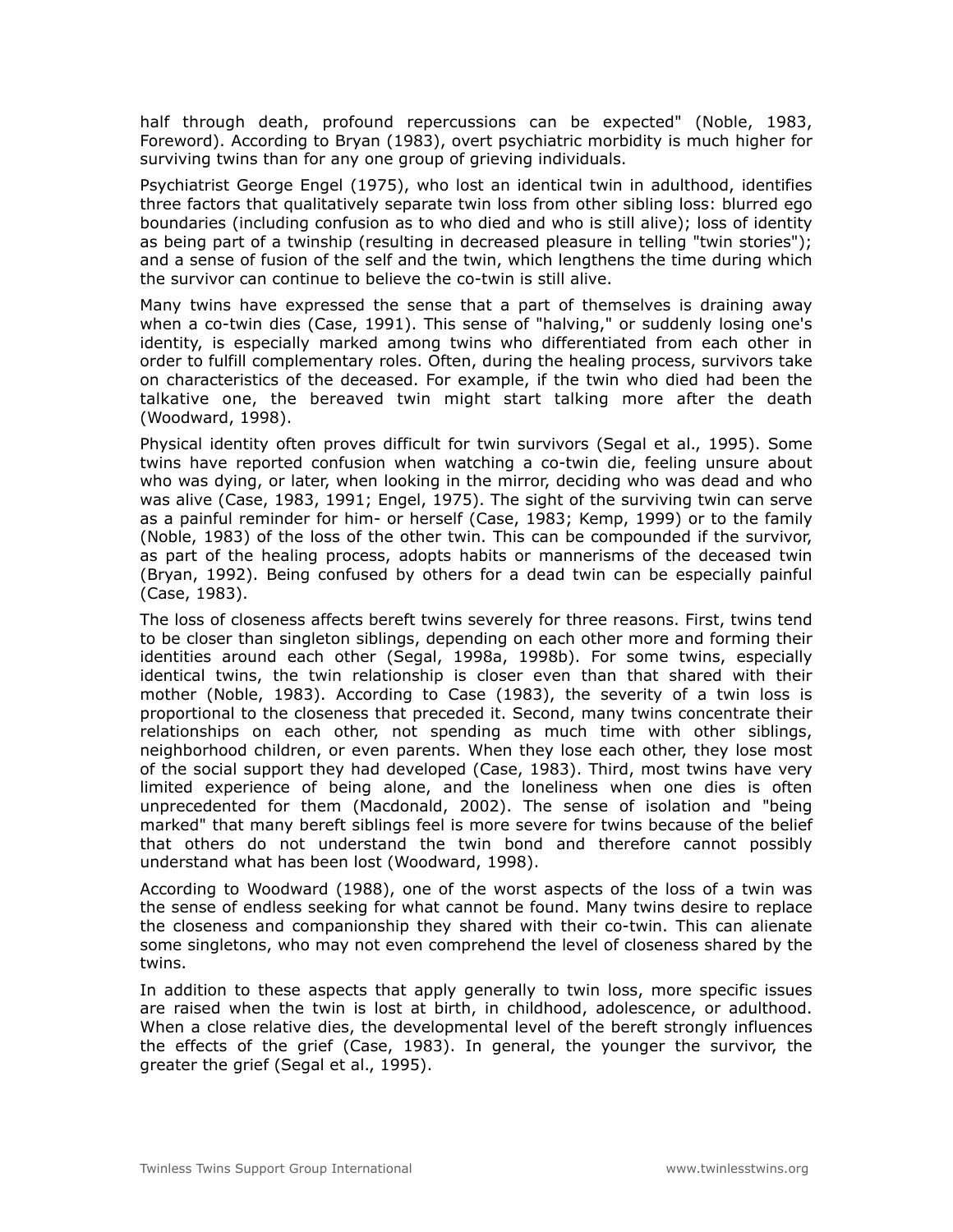### **Childhood**

Psychologists are divided as to the significance of twin loss immediately after birth (Pector, 2001), but the effects on a survivor whose twin died in childhood are profound (Bryan, 1992; Bryan & Hallett, 1997; Case, 1983). Several people in such a family have simultaneously been hit with the most stressful forms of loss experienced by humans. Parents have lost a child, a twin has lost a co-twin, and other children have lost a sibling. To compound the intensity of these losses, society often "forgets" the loss of a twin (Bryan, 1983). For example, when parents lose an entire pregnancy of multiples, their grief is fully acknowledged in the community, but when one or more babies survive, they receive very little sympathy (Bryan, 2002). Bryan (1992) offered an explanation for this:

 Because the babies are of the same age, many people seem to imagine that, in some peculiar way, one of them should be dispensable and the other a sufficient replacement. Yet each baby is, of course, a complete and precious being in itself. For most of her pregnancy the mother has been relating to both or all of her babies, however many there may be. And a death is a death, even if the lost baby be one of quads or more. (p. 87)

People often point out that at least one child survived, a small consolation to bereft families (Noble, 1983).

Studies concerning parental reactions to multiple loss have shown that parents grieve every bit as intensely for the loss of a multiple as for the loss of a singleton (Bryan & Hallett, 1997; Pector, 2001). Not only do these parents grieve as much, their mourning is greatly complicated by the psychological contradiction of celebrating a birth, the new life of the twin who survived, and mourning the loss of a child (Bryan, 1991, 1992; Noble, 1983; Pector, 1998, 2001). This simultaneous joy and devastation creates a pervasive confusion around the grief process as parents try to raise a live child and grieve a dead one at the same time or, as is often the case, simply suppress their grief (Bryan, 1983). Parents often postpone their grief for months or years, so preoccupied and focused are they with caring for the surviving twin (Bryan & Hallett, 1997). However, in addition to the intense pressure to "pull through" and to parent the surviving child normally, parents frequently miss some key closure moments with the dead child, due to the chaos and confusion surrounding multiple births. Often, both parents have not had a chance to see or hold both babies, and often mothers and fathers were separated immediately after the birth (e.g., babies needing emergency care). Many find it hard to say goodbye to children they never really got to greet at birth. In some cases, especially when the mother's grief is stifled or discouraged, she fixes on and idealizes the dead baby, rejecting the living child (Bryan, 1992). The parents may react in opposite ways, sustaining a great deal of stress in their relationship with each other.

The unique challenges faced by parents of deceased twins manifest in unique developmental contexts for the child survivors. Whether the parents go through the grief process immediately after the death of a twin child (Case, 1991) or whether they postpone mourning for months, years, or indefinitely, the impact on newborns is intense (Bryan, 1991; Bryan & Hallett, 1997). Common parental reactions that harm surviving twin children include overprotecting or rejecting the surviving twin (Pector, 1998, 2001; Woodward, 1988, 1998), blaming the survivor for the death of the cotwin (Bryan & Hallett, 1997; Case, 1983; Woodward, 1988, 1998), idealizing the cotwin (Bryan, 1983; Bryan & Hallett, 1997), comparing the survivor to the deceased, and failing to tell the child he or she had a twin (Pector, 2001).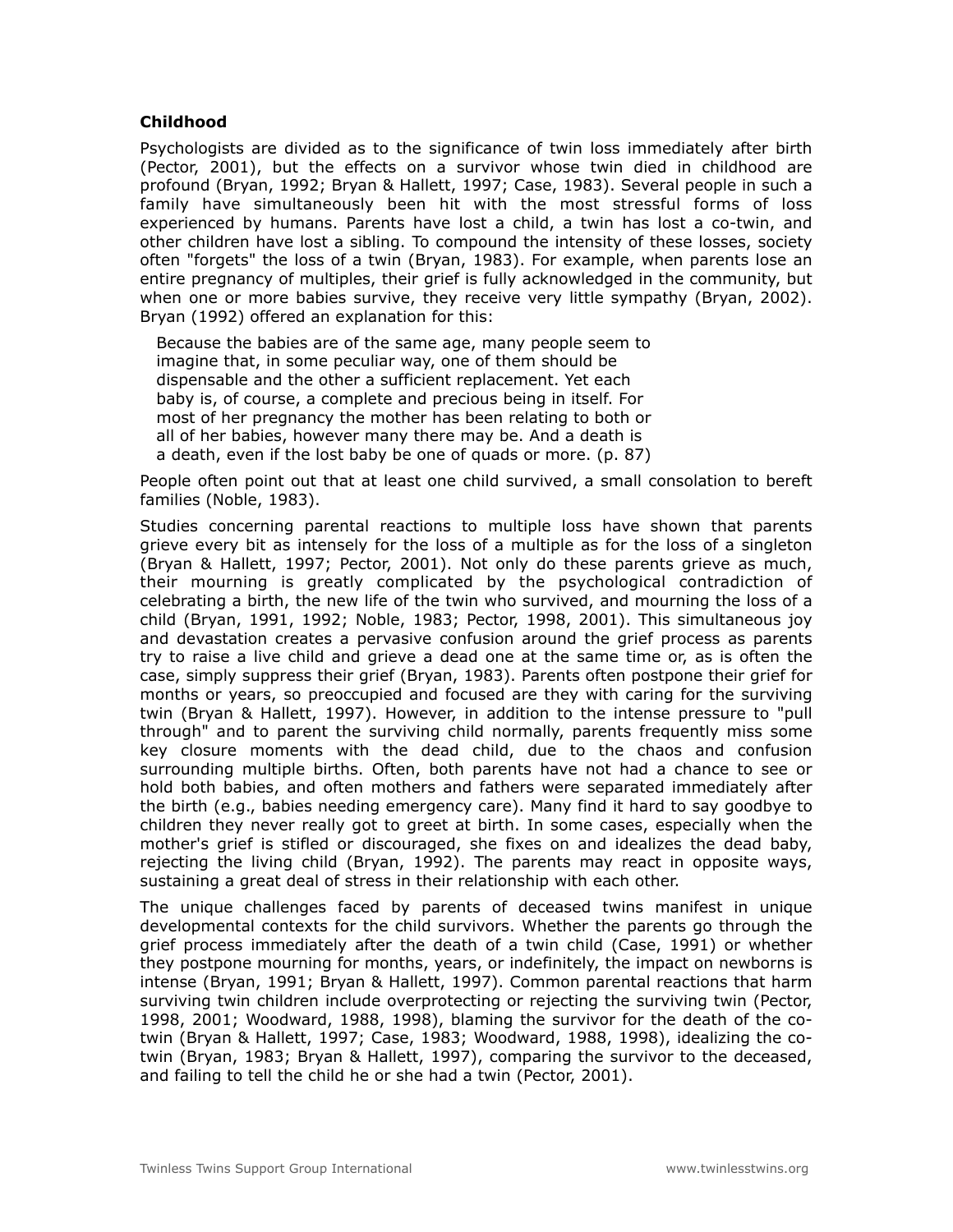In Woodward's (1988) study of bereft twins, both overprotection and rejection of surviving co-twins by parents correlated with loss-related problems at school. Some parents, who lost one twin in infancy, so feared the loss of the other that they were reluctant to let the survivor stray far from their sight (Bryan & Hallett, 1997). According to Case (1991), the parents' leading the surviving child to believe that life is full of danger and developing a strong interdependence could interfere with the twin's development of other relationships, with peers for instance. In Woodward's (1988) study, female twins were more often overprotected by parents than were male twins and reported feeling as if they were held back, never allowed to grow up, or kept sick and in bed throughout their childhoods. Other parents, also fearing further loss, withdrew psychologically from the surviving twin (Case, 1983; Pector, 1998). Some withdrew from the surviving identical twins because they were painful reminders to parents of the lost child (Bryan, 1983; Bryan & Hallett, 1997). However, the feelings of rejection were reportedly the worst among children who were blamed for killing their twins in utero (Bryan, 1983; Woodward, 1988), for causing the death, or not doing enough to prevent it (Case, 1983; Pector, 2002).

Parents who lose one twin have also lost their identity as the parents of twins, an experience they cannot replace at will. When parents' identity revolved around being parents of twins, they risked making the survivor feel worthless as a singleton (Case, 1983). Sometimes, parents made twins feel so special that when the pair was separated in death, the survivor felt worthless as just one. Many of these bereft twins tried to combat their parents' disappointment by trying to live for both children (Case, 1991). Others have tried to develop the talents of their deceased twin in order to meet parental expectations of the lost twin or to fill a sense of emptiness in the family (Case, 1983; Pector, 2001). This leads some twins to develop life-long patterns of needing to please others (Woodward, 1998).

One of the strongest feelings reported by those whose twins died in childhood was guilt. This was especially prevalent when the co-twin committed suicide or was handicapped or when parents rejected or blamed the survivor for the death of the co-twin (Woodward, 1988). As these guilt-ridden children, especially the boys, grew into adulthood, they engaged in more risk-taking behaviors (Woodward, 1998).

In some cases, children are faced with the fear of their own death. Children who know they are afflicted with the same genetic disease that killed their sibling have to face the possibility of their own death while going through the grief (Kemp, 1999). Identical twins share 100% of their genes, and, if a co-twin dies of a genetic disease, the presence of death may be very real indeed for the survivor.

### **Adolescence**

The loss of an important attachment figure is experienced as severely in adolescence as it is in childhood. When the bonds of attachment are either broken or threatened, our sense of self can be undermined for a lifetime (Woodward, 1998). When that attachment figure is a twin, the disruption of the incompletely developed relationship is nothing less than tragic (Pector, 2002).

For MZ twins, the developmental stage of identity versus role confusion can be difficult even under normal conditions (Segal, 1998a). Many MZ twins see their identities as being strongly connected with those of their co-twins. Ainslie (1985) called this "being two parts of a whole," and Woodward (1988) termed it polarization. Often, MZ twins will decide who they are in relation to the other, in order to complement each other or differentiate from each other. For many twins, this leads to their feeling like half a person, or part of a unit; when the co-twin dies, they are therefore no longer whole (Macdonald, 2002; Woodward, 1988). The death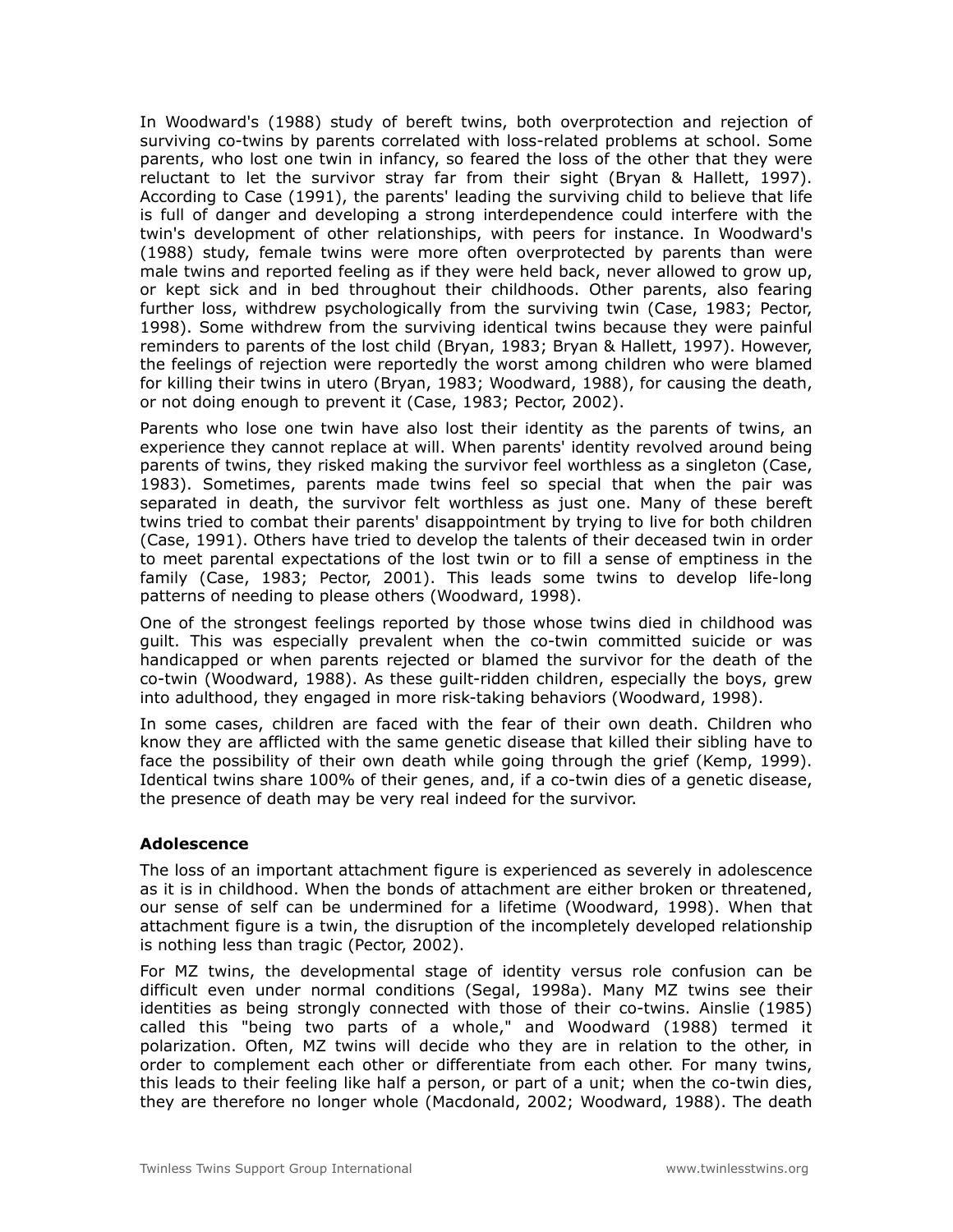of a twin is not only the loss of a loved one, it is also the loss of a way of identifying oneself, because many twins define their identities in relation to their twins (Macdonald, 2002).

For twins, the loss in adolescence may be particularly devastating. While the bereft sibling is developmentally trying to form his or her own identity, part of that identity has been present since conception, the twin identity. Suddenly, that part of the bereaved twin's identity is ripped from him or her. Counselors working with the bereft twin need to be extremely sensitive to the loss of identity that has always been a part of the individual at a time when, ironically, the surviving twin is asked to form his or her own identity.

# **Adulthood**

Loss of a co-twin in adulthood profoundly disrupts the emotions and functionality of survivors (Hays, Gold, & Pieper, 1997), suddenly forcing the survivor to "deal with new situations alone without being able to confirm with another person," a situation that "can be quite intimidating" (Woodward, 2002, p. 150). Because many young adult twins have not yet begun independent lives, this is an especially hard time to lose a twin (Bryan, 1992). Twins tend to maintain closer contact with each other into adulthood than other siblings do (Pector, 2002), making the loss especially difficult. Among adult identical twins who have experienced the loss of a twin as well as other family members, 73% reported the loss of the co-twin as being more severe than the loss of others (Segal, 1998b).

Grief postponed and grief ignored are two of the salient themes for adult survivors of twin loss. Grief ignored is "when an adult twin dies, the myriad silken threads of twinship may be submerged by family and friends supporting the parents while unintentionally overlooking the twin" (Noble, 1983, Foreword). Tomassini et al. (2002) found that mortality rates for surviving co-twins increase during the 2nd year after the death of a twin, suggesting postponed grief. Perhaps this is, in part, because surviving twins find themselves offering support to the spouse and children of the deceased, and delaying their own grief.

# **Birthdays and Other Special Occasions at all Ages**

For bereft twins at all life stages, shared birthdays are bittersweet reminders (Segal et al., 1995), symbolically bringing together the celebration of life and the sadness that the co-twin is no longer here to share in it. In Balk's (1983) study of bereft siblings, nearly all of the children missed their deceased sibling at certain key times of the year, including holidays and birthdays. However, this loss is not confined to childhood. George Engel (1975) stated, regarding the loss of his own identical twin, that sadness around anniversaries, such as shared birthdays and death anniversaries, is experienced by all bereaved individuals; however, what makes it different for twins is "the pronounced tendency toward persistent confusion of identities in the unconscious" (p. 24).

### **Implications for Counseling**

As can be seen from the previous review of the literature, there are several important implications for counselors working with bereft twins, surviving multiples, and parents who have lost one child in a multiple birth. Although general counseling techniques and issues related to loss and grief continue to be important when dealing with this population, other factors are essential to consider.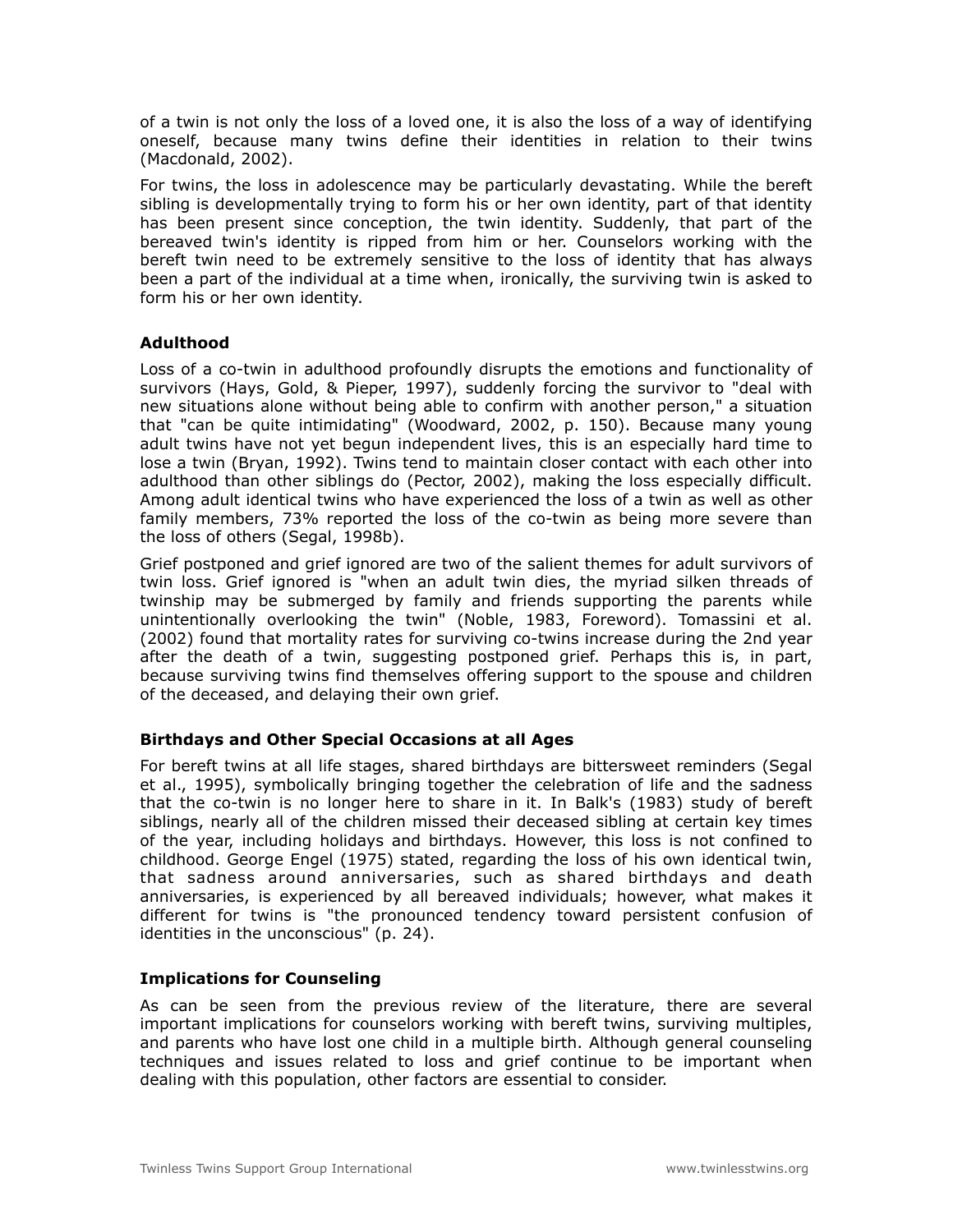Counselors need to be aware of the significance of the twin bond as both a strength and a liability. In addition, awareness of normative developmental issues, combined with the stress of losing a twin during these developmental milestones, can complicate grief issues. Therefore, it is important for counselors to understand some of the factors that may influence the grief process for bereft twins losing their twin at different life stages. Identity development models are especially helpful in understanding the relationship between the twins and have direct implications for the development of effective treatment plans for surviving twins.

Perhaps the most important consideration in dealing with bereft twins is the need for the recognition of the uniqueness of the grief process. Counselors who are aware of the intensity of twin relationships and who understand the impact on loss of identity for the surviving twin may best help these individuals cope with their grief and identity crises. In addition, although more research needs to be completed, the finding that surviving twins tend to die within 2 years of the death of their twin if the loss occurs in later life, has direct implications for counselors. This information allows counselors to be proactive and to develop treatment plans designed to help the surviving twin find meaning in his or her life as well as a sense of wholeness.

Finally, counselors working with twin bereavement need to be aware that the bereft twin may be experiencing some grief issues that are very similar to those of his or her parents and other siblings; however, he or she may also be experiencing a very unique loss. This loss must be validated and appropriate interventions developed to assist the entire family in understanding the grief process so that the bereft twin may move toward healing this often tragically deep wound. Validation of the uniqueness of the loss will be key in working with each family member because the social support network for the family may consider that the loss of one twin is balanced by the surviving twin, although, in reality, the family is struggling to grieve their loss and celebrate the surviving twin's life at the same time.

Family issues may also complicate the grief process for the bereft twin. Parents and surviving siblings may turn to unhealthy coping resources as a relief from this incredibly painful loss. For example, substance abuse is found at a higher rate in families who have experienced the loss of a child (Li, Laursen, Precht, Olsen, & Mortensen, 2005). Also, poor coping strategies may cause families to abuse the surviving twin as the stress and grief become too overwhelming. Families and surviving twins need support in their grief, not only because of the loss of the twin but because of their loss of the uniqueness of the twin experience, thereby grieving the loss of the special status accorded them as families with twins (Thorpe, Golding, MacGillivray, & Greenwood, 1991).

In conclusion, counselors working with surviving twins and their families need to be familiar with some of the unique issues surrounding twins. Although the normal grief issues may be expected, other factors must also be considered when working with this population. As previously discussed, age at the time of the loss, bonding pattern, family coping strategies, and other factors need to be taken into account when developing effective treatment strategies for this often overlooked population. We realize that this article is only a beginning in the discussion of the needs of survivors of twin loss, and we call for additional research to be done to investigate the growing population of individuals affected by twin loss.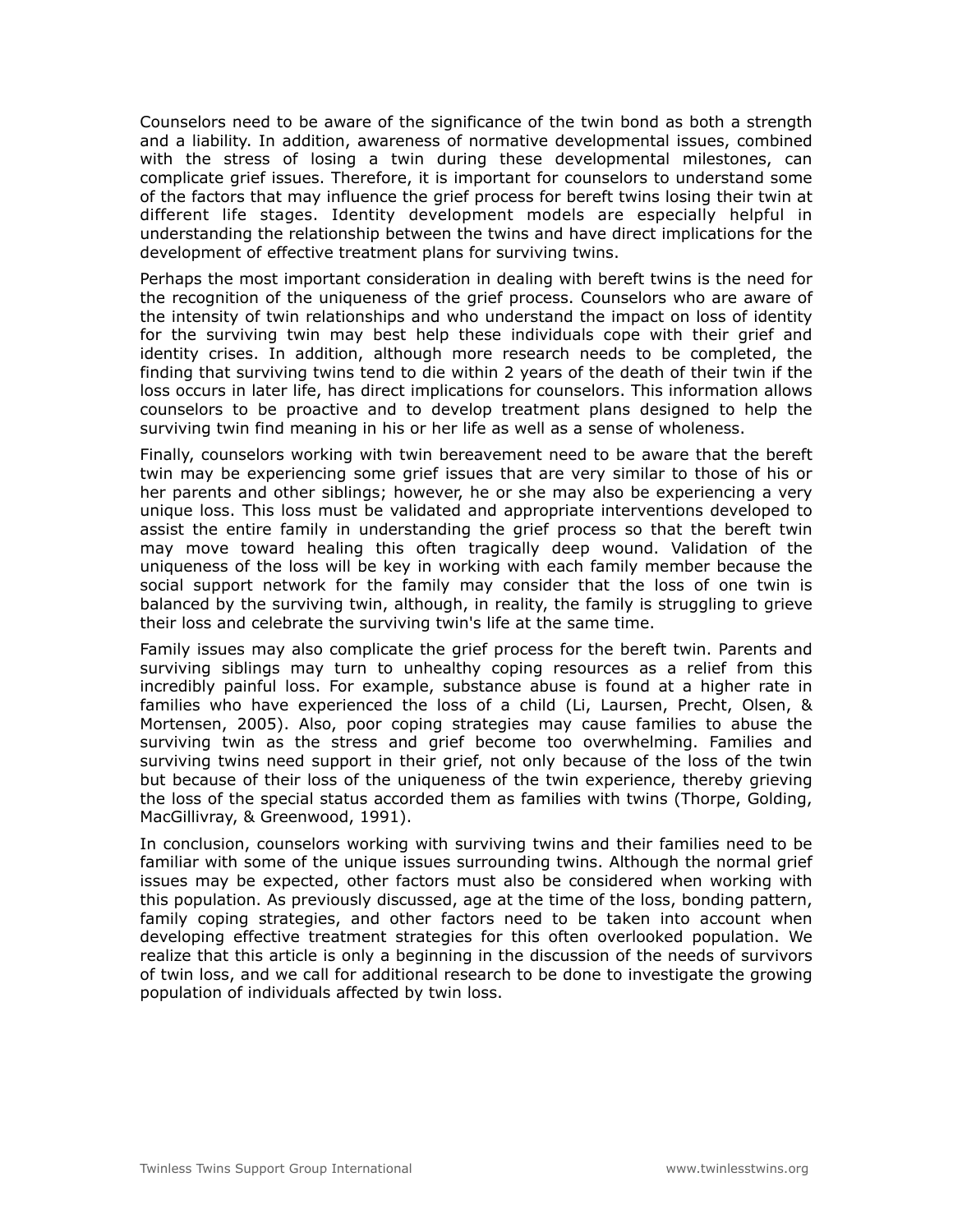- - - - - - - - - - - - - - - - - - - - - - - - - - - - - - - - - - - - - - - - - - - - - - - - - - - - - -

References

Ainslie, R. C. (1985). The psychology of twinship. Lincoln: University of Nebraska Press.

Balk, D. (1983). Effects of sibling death on teenagers. The Journal of School Health, 53, 14-18.

Bank, S. P., & Kahn, M. D. (1982). The sibling bond. New York: Basic Books.

Bryan, E. M. (1983). The nature and nurture of twins. London: Bailliere Tindall.

Bryan, E. M. (1991). Support for bereaved families of multiple births. Pre- and Peri-natal Psychology, 5, 343-346.

Bryan, E. M. (1992). Twins, triplets" and more. London: Penguin.

Bryan, E. M. (2002). Loss in higher multiple pregnancy and multifetal pregnancy reduction. Twin Research, 5, 169-174.

Bryan, E. M., & Hallett, F. (1997). Bereavement: Guidelines for professionals. London: Multiple Births Foundation.

Bryan, E. M., & Higgins, R. (2002). Introduction. Twin research. The official journal of the International Society for Twin Studies, 5, 146-147.

Case, B. J. (1983). Living without your twin. Portland, OR: Tibbutt Publishing.

Case, B. J. (1991). We are twins, but who am I? Portland, OR: Tibbutt Publishing.

Center for Disease Control. (2000). Monthly vital statistics report. Atlanta, GA: Author.

Davies, B. (1988). Shared life space and sibling bereavement responses. Cancer Nursing, 11, 339-347.

Engel, G. (1975). The death of a twin: Mourning and anniversary reactions: Fragments of 10 years of selfanalysis. The International Journal of Psychoanalysis, 56, 23-40.

Hays, J. C., Gold, D. T., & Pieper, C. E (1997). Sibling bereavement in late life. Omega." Journal of Death and Dying, 35, 25-42.

Kemp, H. (1999). Grieving the death of a sibling or the death of a friend. Journal of Psychology and Christianity, 18, 354-366.

Li, J., Laursen, T.M., Precht, D.A., Olsen, J., & Mortensen, P.B. (2005). Hospitalization for metnal illness among parents after the death of a child. New England Journal of Medicine, 352, 1190-1196.

Macdonald, A. M. (2002). Bereavement in twin relationships: An exploration of themes from a study of twinship. Twin Research, 5, 218-226.

Moss, M. S., & Moss, S. Z. (1986). Death of an adult sibling. International Journal of Family Psychiatry, 7, 397418.

Noble, E. (1983). Foreword. In B. J. Case, Living without your twin. Portland, OR: Tibbutt Publishing.

Pector, E. A. (1998, Spring). Thoughts on parenting a twinless child. Twinsworld. Retrieved May 28, 1998, from [www.synspectrum.com](http://www.synspectrum.com)/ parentingtwinless.htm

Pector, E. A. (2002). Twin death and mourning worldwide: A review of the literature. Twin Research, 5, 196-205.

Pector, E. A. (n.d.). Survivor traits" and grief" Guidelines for parents. Retrieved January 10, 2005, from Spectrum Family Medicine Web site: <http://www.synspectrum.com/articles.html>

Schave, B., & Ciriello, J. (1983). Identity and intimacy in twins. New York: Praeger.

Segal, N. L. (1997). Twin research perspective on human development. In N. L. Segal, G. E. Weisfeld, & C. C. Weisfeld (Eds.), Uniting psychology and biology (pp. 145-174).Washington, DC: American Psychological Association.

Segal, N. L. (1998a). Cooperation, competition and altruism in human twinships: A sociobiological approach. In K. B. MacDonald (Ed.), Sociobiological perspectives on human development (pp. 168-206). New York: Springer-Verlag.

Segal, N. L. (1998b). Gender differences in bereavement response and longevity: Findings from the California State University Twin Loss Study. In L. Ellis & L. Ebertz (Eds.), Males, .females, and behavior. Toward biological understanding (pp. 195 212). Westport, CT: Praeger.

Segal, N. L. (2002). Psychobiological and evolutionary perspectives on coping and health characteristics following loss: A twin study. Twin Research, 5, 175-187.